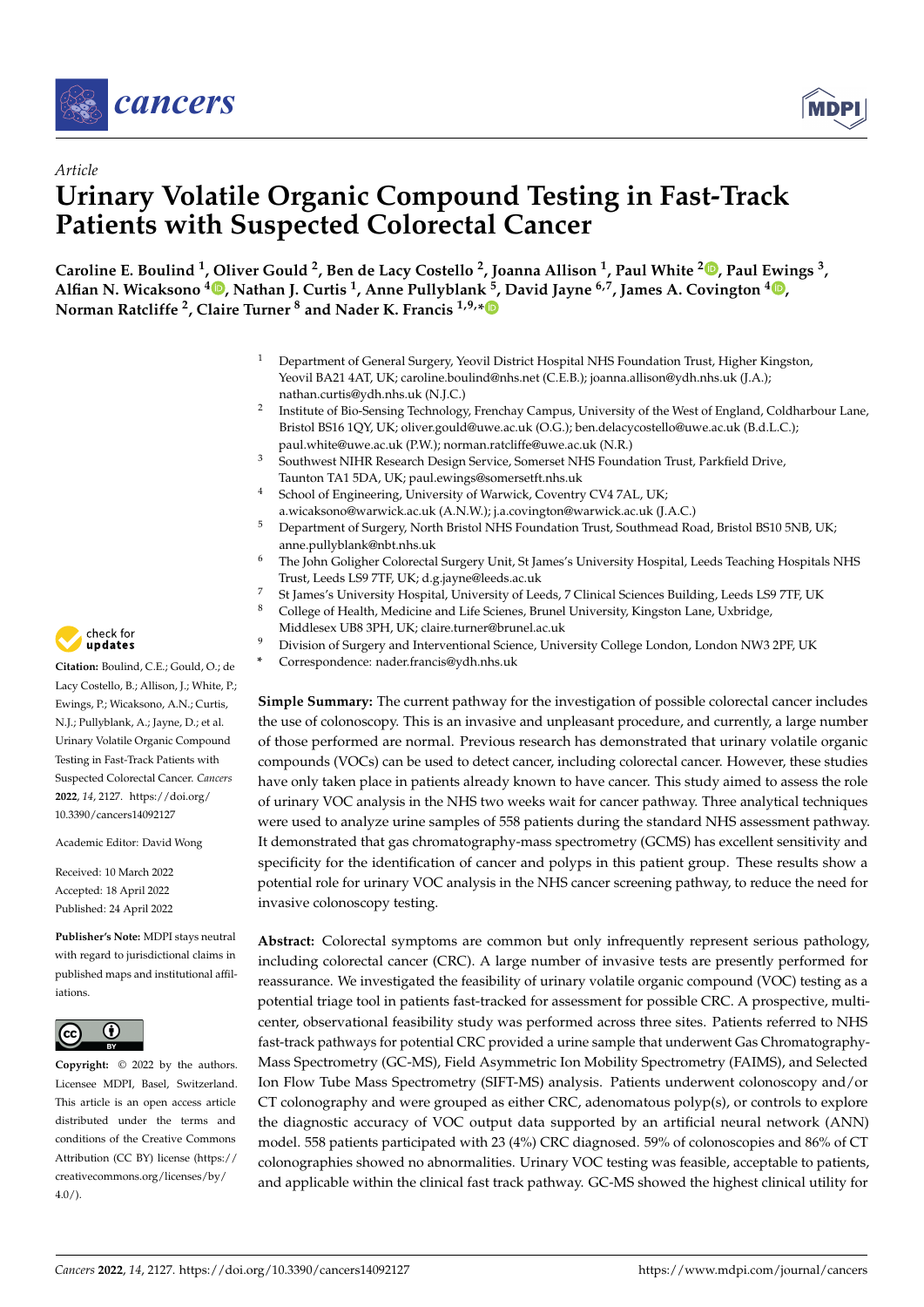CRC and polyp detection vs. controls (sensitivity =  $0.878$ , specificity =  $0.882$ , AUROC =  $0.896$ ) but it is labour intensive. Urinary VOC testing and analysis are feasible within NHS fast-track CRC pathways. Clinically meaningful differences between patients with cancer, polyps, or no pathology were identified suggesting VOC analysis may have future utility as a triage tool.

**Keywords:** volatile organic compounds; colorectal cancer; fast track

## **1. Introduction**

Colorectal symptoms are common but poor predictors of underlying malignancy making decisions on which patients to reassure or further investigate a frequent clinical challenge [\[1–](#page-10-0)[3\]](#page-10-1). The UK established fast-track referral pathways to provide rapid assessment and investigation of suspected colorectal cancer (CRC) [\[4\]](#page-10-2). An ongoing increase in referrals resulted in a disproportionate decrease in cancer detection, with CRC diagnosis rates around 3–6% [\[5–](#page-10-3)[7\]](#page-10-4). Disappointingly, no improvement in time to treatment nor survival has been identified [\[8\]](#page-10-5).

The gold standard investigation for suspected CRC is colonoscopy. However, this invasive procedure requires bowel preparation, is unpleasant for patients, and carries a small risk of serious complications. The fast-track pathway requires significant resources contributing to the increasing demand for UK endoscopy services, which now deliver over 618,000 colonoscopies annually at a direct cost of £389 million [\[9\]](#page-10-6). Fast-track service resource requirements also risk delaying care for those with non-CRC indications for diagnostic or therapeutic endoscopy. Overall, as the vast majority of fast-track patients receive reassurance only, it can be considered that there is currently an unmet clinical need for better risk stratification for those with colorectal symptoms.

Interest and utilization of non-invasive testing are increasing for the early detection of cancer and gastrointestinal pathology. Fecal immunochemical testing (FIT) is used within both the asymptomatic screening population and the NHS fast-track program, but an insufficient uptake rate of 34–71% is reported [\[10–](#page-10-7)[12\]](#page-10-8). This raises the need for research into alternative methods that are more acceptable to patients.

Volatile organic compounds (VOCs) have been studied as non-invasive diagnostic tools for gastrointestinal conditions including CRC [\[13–](#page-10-9)[21\]](#page-10-10). Volatile organic compounds are products of human and microbiota cellular metabolism present and detectable in breath, urinary, and fecal samples. Two hundred and seventy-nine VOCs have been identified in urine [\[22\]](#page-10-11). Recent reviews assessing the utility of urinary VOCs in cancer detection have confirmed the ability of these VOCs to both identify several cancers and monitor progress over time [\[23](#page-10-12)[–25\]](#page-11-0). The use of urinary VOCs is favored due to the non-invasive nature of urine sample collection, and the ease of collection in large volumes. These factors make urinary VOC analysis especially attractive as a screening method. More expensive and invasive tests might then be performed in a smaller subset of patients identified to have abnormal VOC profiles [\[23\]](#page-10-12). Several VOCs have been identified as important in the identification of CRC. These include alcohols, ketones, and aromatic compounds as well as enol ether and organosulfur compounds. Some of these identified VOCs are found at increased concentrations in CRC, and others at reduced concentrations, and the VOC profile has been found to return to normal following curative surgical treatment [\[25,](#page-11-0)[26\]](#page-11-1). The metabolomic derangement from CRC gives variable sensitivity (30–94%) and specificity (60–94%) [\[27\]](#page-11-2).

Although most of the research investigating urinary VOCs in the context of cancer was inspired by a need to identify screening tests, most compared samples from patients known to have CRC with samples from normal control subjects [\[23\]](#page-10-12). The application of VOC testing within NHS clinical pathways for CRC diagnosis has not previously been investigated in a multi-centre study. This is an important gap in the current literature because the ultimate use of urinary VOC testing for CRC must be feasible within the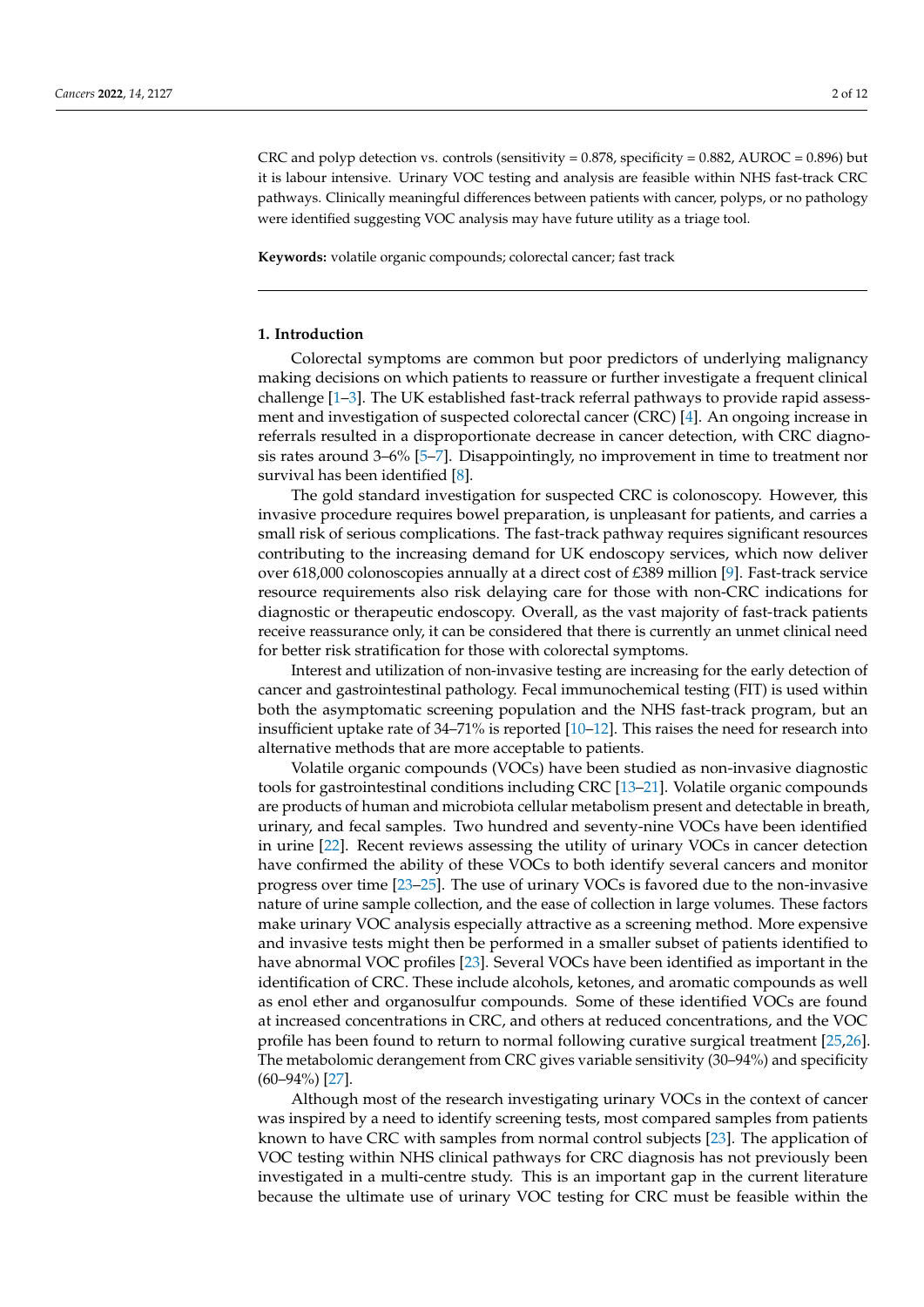structure of NHS cancer diagnosis pathways. These studies, therefore, form a foundation on which to perform further research within clinical pathways such as the NHS fast-track cancer scheme.

This study aimed to test the feasibility and patient and user acceptability, of urinary VOC testing within the CRC fast-track referral pathway. Additionally, it aimed to provide initial sensitivity and specificity of urinary volatile organic compound analysis for the detection of colorectal cancer and adenomatous polyps.

#### **2. Materials and Methods**

A prospective, multi-center observational feasibility study was performed between August 2018 and December 2020 at three NHS Trusts (Yeovil, North Bristol and St James, Leeds). The study was granted NHS research ethics board approval (ref: 18/LO/1005) and funded by the NHIR Research for Patient Benefit (RfPB) stream (PB-PG-0416-20022). This report follows Standards for Reporting of Diagnostic Accuracy Studies (STARD) guidelines.

Patient inclusion criteria were age  $\geq$ 18, referred on the fast-track pathway for suspected CRC, considered to require and be fit for colonoscopy or computed tomography (CT) colonography by the responsible clinical team, and able to provide written informed consent. Exclusion criteria included; current urinary tract infection (diagnosed by a General Practitioner (GP) or other clinicians, or urine dipstick positive for nitrites at screening); antibiotic use for any reason in the preceding 14 days; any contraindication for colonoscopy or CT colonography; any other proven or suspected cancer (excluding non-melanoma skin cancer); renal replacement therapy; the presence of an ileal conduit; indwelling urinary catheter or inability to provide a urine sample. Those enrolled were required to provide a urine sample prior to their colonic investigation(s). There were no other changes to patient care throughout the fast-track clinical pathway, which remained entirely at the discretion of their GP and local clinical teams. Colonoscopy/CT colonography findings and histological diagnoses were prospectively captured from patient records and multi-disciplinary team notes. VOC data were not provided to the responsible clinical teams.

Study design, particularly patient identification, nature and timing of urine collection, and patient questionnaire, were developed with a patient representative and the Yeovil "colon-aid" support group all of whom had previously undergone colorectal resection. The representatives identified urinary testing as the most acceptable to them, and was, therefore, adopted. Participants were asked about their experience and acceptability of providing a urine sample within the fast-track pathway.

Patients were screened from consecutive fast-track CRC referrals and approached when they attended for colonoscopy or clinic review depending on local practice. An information sheet was provided with the opportunity to ask questions. After the provision of written informed consent patients were asked to provide a single urine sample of at least 16 mL to allow division into four aliquots. One was used for immediate urine dipstick testing (Siemens Multistix 10SG™ - Siemens [Erlangen, Bavaria, Germany]) for nitrites to assess for urinary tract infection. At this time patients also completed a short questionnaire capturing demographic and lifestyle data including smoking history, family history of bowel cancer, and current bowel symptoms. Patients who declined participation were asked, voluntarily, to anonymously complete a questionnaire about their reasons for not taking part to improve acceptance in future patients. Urine specimens were stored at −80 ◦C within two hours and transported to the University of the West of England for laboratory analysis.

The three aliquots were tested using three different VOC analytical techniques: Gas Chromatography-Mass Spectrometry (GC-MS), Field Asymmetric Ion Mobility Spectrometry (FAIMS), and Selected Ion Flow Tube Mass Spectrometry (SIFT-MS). GC-MS is considered the gold standard for VOC analysis. However, it is labor-intensive and timeconsuming, and as a result, both FAIMS and SIFT-MS have found favor in clinical studies [\[28–](#page-11-3)[31\]](#page-11-4). The purpose of using three approaches was twofold. (i) to maximize the chemical information being collected, undertake a comparison of these methods, and inves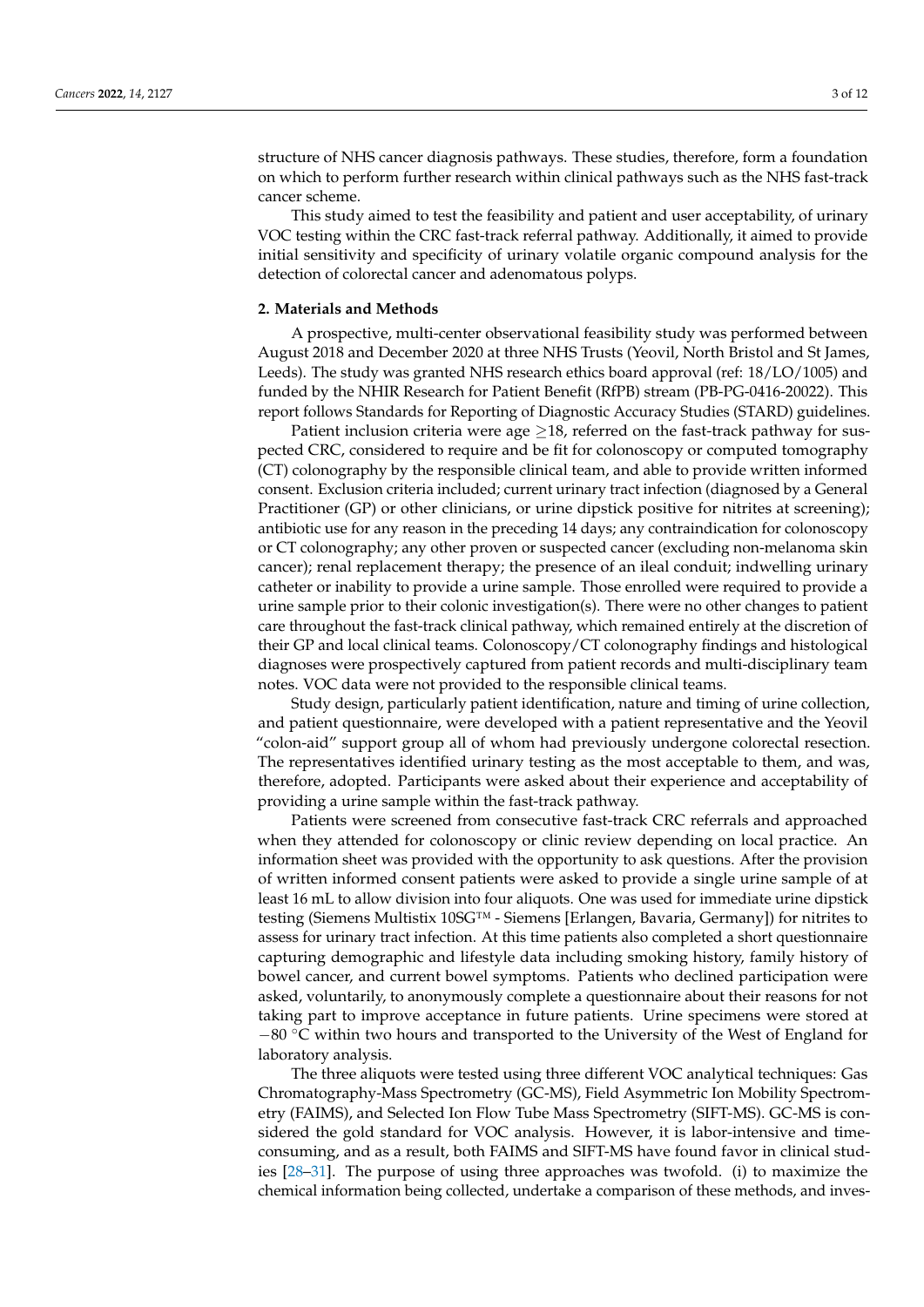tigate which technique(s) may offer future clinical utility; and (ii) to assess the feasibility and acceptability of each testing method within the fast-track pathway. Each testing method has its strengths and weaknesses (and there are no prior reports on the best analytic method for the triage of fast-track patients. Specific information on the instruments, setup, and techniques used is provided in Supplementary Materials S1.

As this was a feasibility study, no formal sample size calculation was performed. Based on an internal audit of fast-track referrals and the likelihood of identifying cancer and or polyps, we aimed to recruit a total of 600 participants to capture around 100 CRC or polyp diagnoses. An attrition rate of 5% was added. As previously reported by our group, the sensitivity of urinary VOC testing for CRC was 80% [\[32\]](#page-11-5); should a similar sensitivity be observed, the 95%CI would be 71–87%. For specificity, the number of participants without CRC will be larger providing correspondingly greater precision. Areas under the receiver operating characteristic curve (AUROC) were calculated.

The study incorporated the following feasibility endpoints: recruitment rate, incorporating urine VOC analysis into the NHS fast-track pathway, and acceptability of urine collection to patients. Practical steps endpoints were also captured related to urine collection; storage, transport, and time and resources required for each testing method.

Management and interpretation of VOC output data are presented in Supplementary Materials S2. GCMS data were initially analyzed using an online metabolomic/bioinformatics program called XCMS [\(https://xcmsonline.scripps.edu,](https://xcmsonline.scripps.edu) accessed on 10 March 2022). Resultant data from XCMS, SIFT-MS, and FAIMS were managed using SPSS<sup>®</sup> v26.0, and R v3.4.2. Demographic data were reported descriptively with mean and ranges unless otherwise stated. Outcomes of clinical investigations and histological data were also reported descriptively. Patient and VOC data were analyzed in the following clinically relevant groups: (i) cancer and polyp samples against controls (ii) cancer samples against non-cancer samples (iii) cancer samples against polyp samples. *p* < 0.05 was considered significant. Initial estimates of sensitivity and specificity were calculated for each testing method using conventional logistic regression and an artificial neural network (ANN).

ANN is a computational model comprising several highly interconnected processing elements (neurons) working in unison. Neural networks process information in a similar way to the human brain allowing ANNs to improve with increasing data input. Detailed ANN descriptions are available [\[33](#page-11-6)[–35\]](#page-11-7). An ANN was created with the various VOC collected by the three testing methods. An input layer, one hidden layer, and an output layer design were adopted (Figure [1\)](#page-4-0). 70% of the cohort was randomly selected for ANN training, with the remainder used for testing. GC-MS and SIFT-MS data were squareroot transformed to minimize the impact of any large outliers in model development. Only those variables significant at the  $\alpha = 0.1$  level were candidates for inclusion. ANN modeling was performed 20 times to ensure robust modeling was performed and not prone to overly capitalizing on chance idiosyncratic sample features. Receiver operator characteristics curves (ROC), AUROC, gain and lift charts, and comparison with logistic regression modeling was used for specific cross-validation of the ANN.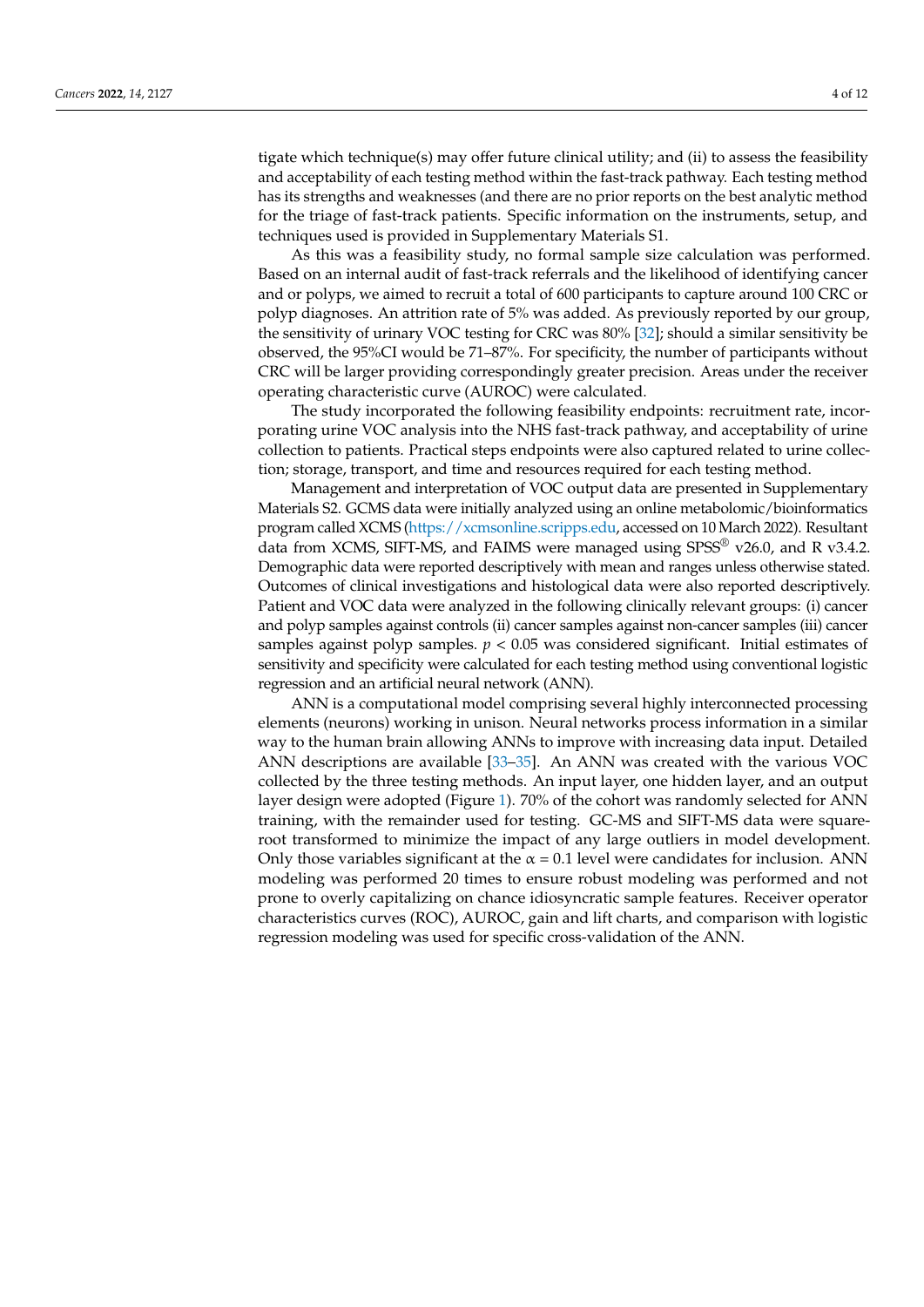<span id="page-4-0"></span>

Figure 1. An illustrative example of an artificial neural network model consists of three layers: inputs, hidden, and output. The input represents raw information fed into the network.

# **3. Results 3. Results**

In the 13-month recruitment period, 1714 patients were screened with 248 (14.5%) In the 13-month recruitment period, 1714 patients were screened with 248 (14.5%) ineligible, mainly due to previous cancer (*n* = 108, Figure 2). [768](#page-5-0) patients were approached ineligible, mainly due to previous cancer (*n* = 108, Figure 2). 768 patients were approached with 558 (73%) recruited. The main reasons for not enrolling were the inability to provide an adequate urine sample (*n* = 121) or declining to consent (*n* = 49). Thirteen urine samples an adequate urine sample (*n* = 121) or declining to consent (*n* = 49). Thirteen urine samples contained nitrites. This study had no negative impact on the fast-track pathway timings, contained nitrites. This study had no negative impact on the fast-track pathway timings, patient care, or nature of investigations and subsequent treatment. patient care, or nature of investigations and subsequent treatment.

Patient demographic data are illustrated in Table 1. [Th](#page-5-1)e average participant age was Patient demographic data are illustrated in Table 1. The average participant age was 64 (range 18-89) and 43.3% were female. The mean BMI was  $27.2 \text{ kg/m}^2$  (15.5-46.2). The majority of patients were non-smokers (87.3%), though 52% of this group had been smokers previously. There was a family history of bowel cancer in 22% of participants. Most patients reported more than one presenting symptom [\(T](#page-5-1)able 1), the most common being diarrhoea  $(n = 322)$ , constipation  $(n = 294)$ , pain  $(n = 225)$  and rectal bleeding  $(n = 193)$ .

All participants stated providing a urine sample was acceptable to them whilst un-All participants stated providing a urine sample was acceptable to them whilst undergoing investigation. All but four stated they would be happy to supply a urine sample dergoing investigation. All but four stated they would be happy to supply a urine sample to their GP. Twenty patients who declined to take part in this research gave anonymous to their GP. Twenty patients who declined to take part in this research gave anonymous feedback. Reasons were evenly distributed between "too much to think about today"  $(n = 6)$ , unable to pass urine  $(n = 5)$ , didn't want to provide urine  $(n = 5)$ , and being too anxious about possible cancer diagnosis  $(n = 4)$ .

#### *3.1. Sample Testing*

All samples were successfully captured, stored, and transferred to the laboratory. The impact of the COVID-19 pandemic on UK healthcare and national lockdowns caused the closure of the laboratory limiting the full analysis of all captured samples. The study management team and sponsor decided to prioritize cancer and polyp sample analysis with a representative control group.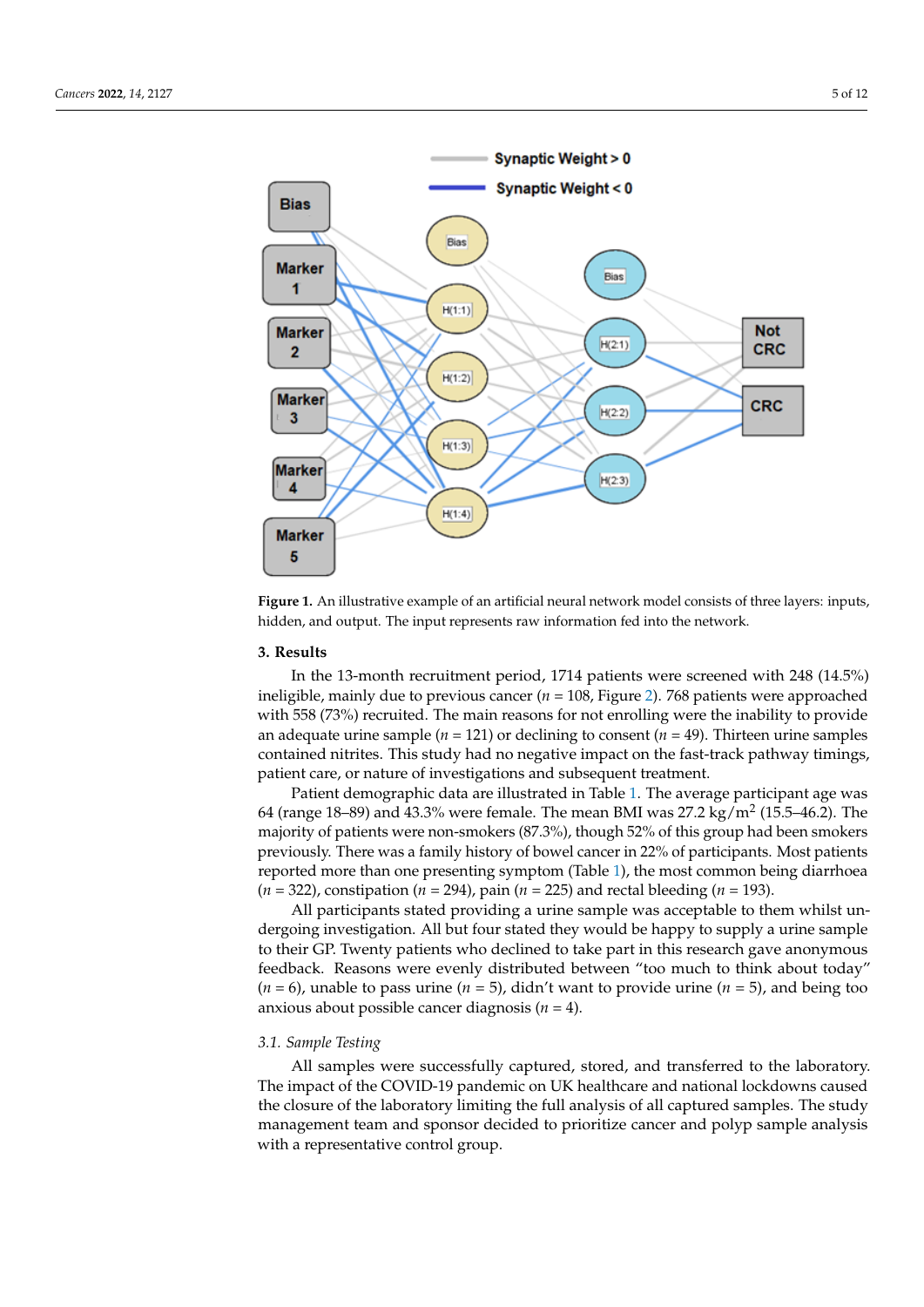<span id="page-5-0"></span>

**Figure 2.** PRISMA participant flow chart for study participants. **Figure 2.** PRISMA participant flow chart for study participants.

<span id="page-5-1"></span>**Table 1.** Demographic data of participants enrolled in the study. Data are means (range) or number **Table 1.** Demographic data of participants enrolled in the study. Data are means (range) or number of patients. of patients.

| Demographic Detail                  |                  | Result              |
|-------------------------------------|------------------|---------------------|
| Age (years)                         |                  | $64(18-89)$         |
| Sex (female)                        |                  | 247 (44.3%)         |
| Weight (kg)                         |                  | 78.7 (41.3-144)     |
| Height (cm)                         |                  | 169.4 (121-195)     |
| Body mass index $(kg/m^2)$          |                  | $27.2(15.5 - 46.2)$ |
| Smoking status                      |                  |                     |
|                                     | Current          | $68(12.2\%)$        |
|                                     | Past             | 256 (45.9%)         |
|                                     | Never            | 234 (41.9%)         |
| Family history of colorectal cancer |                  | 124 (22.2%)         |
| Patient-reported symptoms           |                  |                     |
|                                     | Diarrhoea        | 322 (57.7%)         |
|                                     | Constipation     | 294 (52.7%)         |
|                                     | Pain             | $225(40.3\%)$       |
|                                     | Rectal bleeding  | 193 (34.6%)         |
|                                     | Weight loss      | $123(22.0\%)$       |
|                                     | Loss of appetite | 98 (17.6%)          |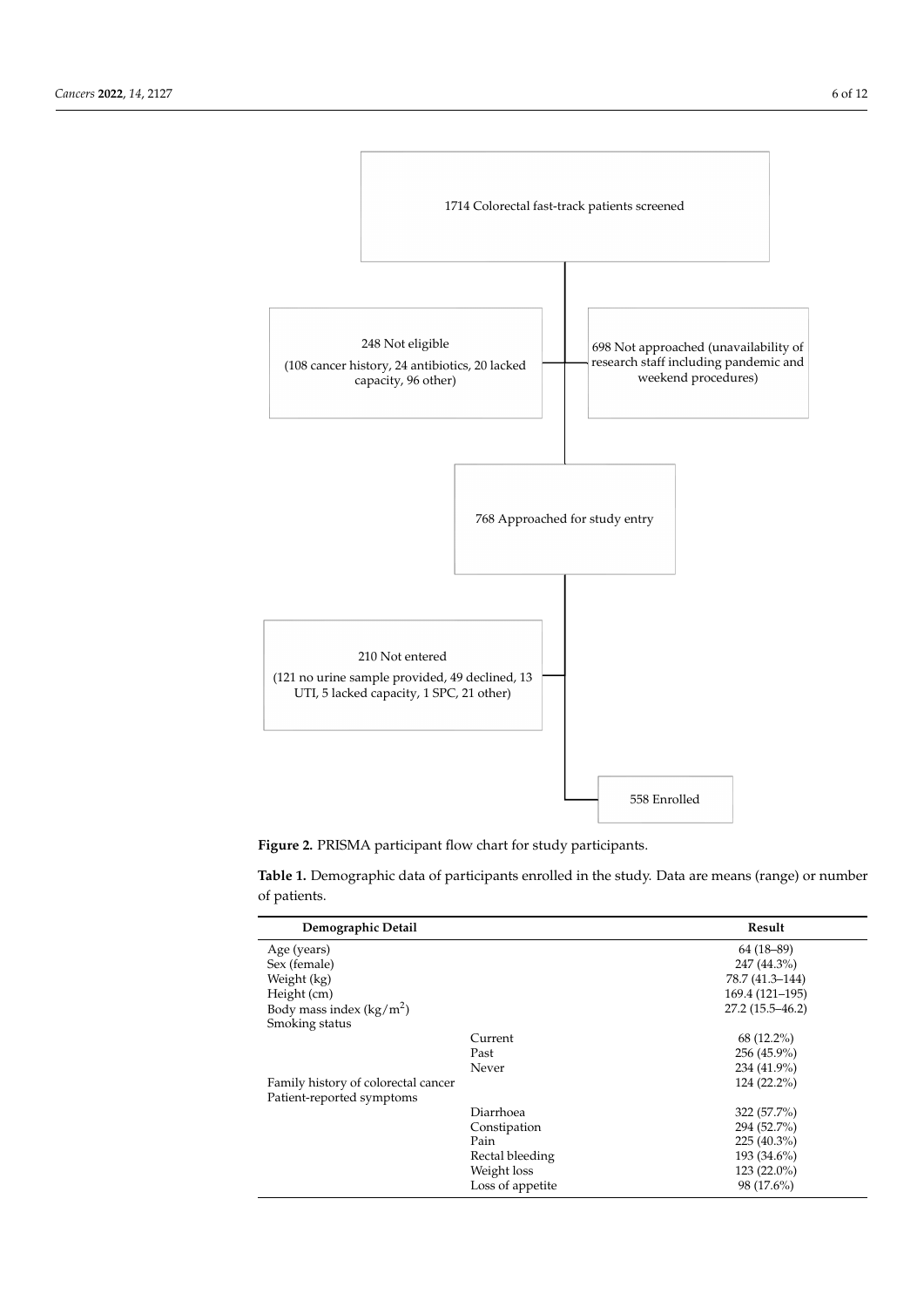Clinical diagnostic testing performed is summarised in Table [2.](#page-6-0) Four hundred and sixty-four participants underwent colonoscopy, of which 59% were normal. Polyps were seen in 134 (29%) and CRC seen in 18 (4%) patients. Forty colonoscopies were reported as incomplete leading to two repeats and 29 CT colonographies, with seven patients having no further investigation. In total 117 CT colonography studies were performed of which 100 (86%) were reported as normal and five (4%) suspected CRC. The remainder reported a range of non-cancer pathology including diverticular disease and inflammatory bowel disease.

<span id="page-6-0"></span>**Table 2.** Clinical tests and summary findings were performed on enrolled patients. CTC–CT colonography. CRC—colorectal cancer. Data are numbers of patients.

| Outcome    |            | Colonoscopy ( $n = 464$ ) | CT Colonography ( $n = 117$ ) |
|------------|------------|---------------------------|-------------------------------|
| Normal     |            | $272(58.6\%)$             | $100(85.5\%)$                 |
| Abnormal   |            | $152(32.8\%)$             | $17(14.5\%)$                  |
|            | Polyp      | 134 (28.9%)               |                               |
|            | <b>CRC</b> | $18(3.9\%)$               | $5(4.3\%)$                    |
| Incomplete |            | $40(8.6\%)$               |                               |

Two hundred and forty-three participants had tissue sent for histopathological analysis at the time of colonoscopy. Of these, 115 were normal, 86 (15%) patients had adenomatous polyp(s), 23 (4%) had cancer (22 adenocarcinomas, one neuroendocrine tumor) and 19 had hyperplastic polyps only. Of the polyp patients, 78 were reported as low-grade dysplasia with 8 patients having a high-grade dysplastic polyp. Four CRC patients did not proceed to surgery due to advanced disease meaning there was 18 tissue confirmed CRC diagnoses with matched urine samples.

#### *3.2. SIFT-MS Analysis*

All analysis steps were performed manually including defrosting of samples, preconcentration, and incubation. Approximately 12 samples could be tested per day. A total of 368 patients samples underwent SIFT-MS analysis including 18 CRC, 86 polyps, and 263 controls with 399 ions detected in total. Three of the 399 were significantly associated with cancer and a further 11 were negatively associated with cancer. The neural network model combined eight VOCs, giving good discriminatory power between cancer and noncancer cases (sensitivity =  $0.778$ , specificity =  $0.780$ , AUROC =  $0.872$ , Table [3\)](#page-6-1). Altering the number of volatiles did not improve diagnostic accuracy.

<span id="page-6-1"></span>**Table 3.** Diagnostic accuracy data with 95% confidence intervals for each patient group and volatile organic compound method. AUROC—area under the receiver operator curve.

| <b>Cancer vs. Non-Cancer</b>  | <b>SIFT-MS</b>      | <b>FAIMS</b>        | <b>GCMS</b>           |
|-------------------------------|---------------------|---------------------|-----------------------|
| Sensitivity                   | 0.778(0.524, 0.936) | 0.889(0.653, 0.986) | 0.833(0.586, 0.964)   |
| Specificity                   | 0.780(0.733, 0.822) | 0.778(0.524, 0.936) | 0.815(0.700, 0.901)   |
| <b>AUROC</b>                  | 0.872(0.794, 0.949) | 0.855(0.724, 0.986) | 0.913(0.825, 1.000)   |
| Cancer and Polyps vs. Control |                     |                     |                       |
| Sensitivity                   | 0.600(0.500, 0.694) | 0.429(0.332, 0.529) | 0.878(0.752, 0.953)   |
| Specificity                   | 0.605(0.543, 0.664) | 0.872(0.794, 0.928) | 0.882(0.726, 0.967)   |
| <b>AUROC</b>                  | 0.662(0.602, 0.723) | 0.664(0.591, 0.734) | 0.896(0.802, 0.966)   |
| Cancer vs. Polyps             |                     |                     |                       |
| Sensitivity                   | 0.722(0.465, 0.903) | 0.722(0.465, 0.903) | 0.889(0.653, 0.986)   |
| Specificity                   | 0.759(0.655, 0.844) | 0.889(0.653, 0.986) | 0.871(0.702, 0.964)   |
| <b>AUROC</b>                  | 0.813(0.704, 0.922) | 0.855(0.732, 0.977) | $0.896(0796 - 0.996)$ |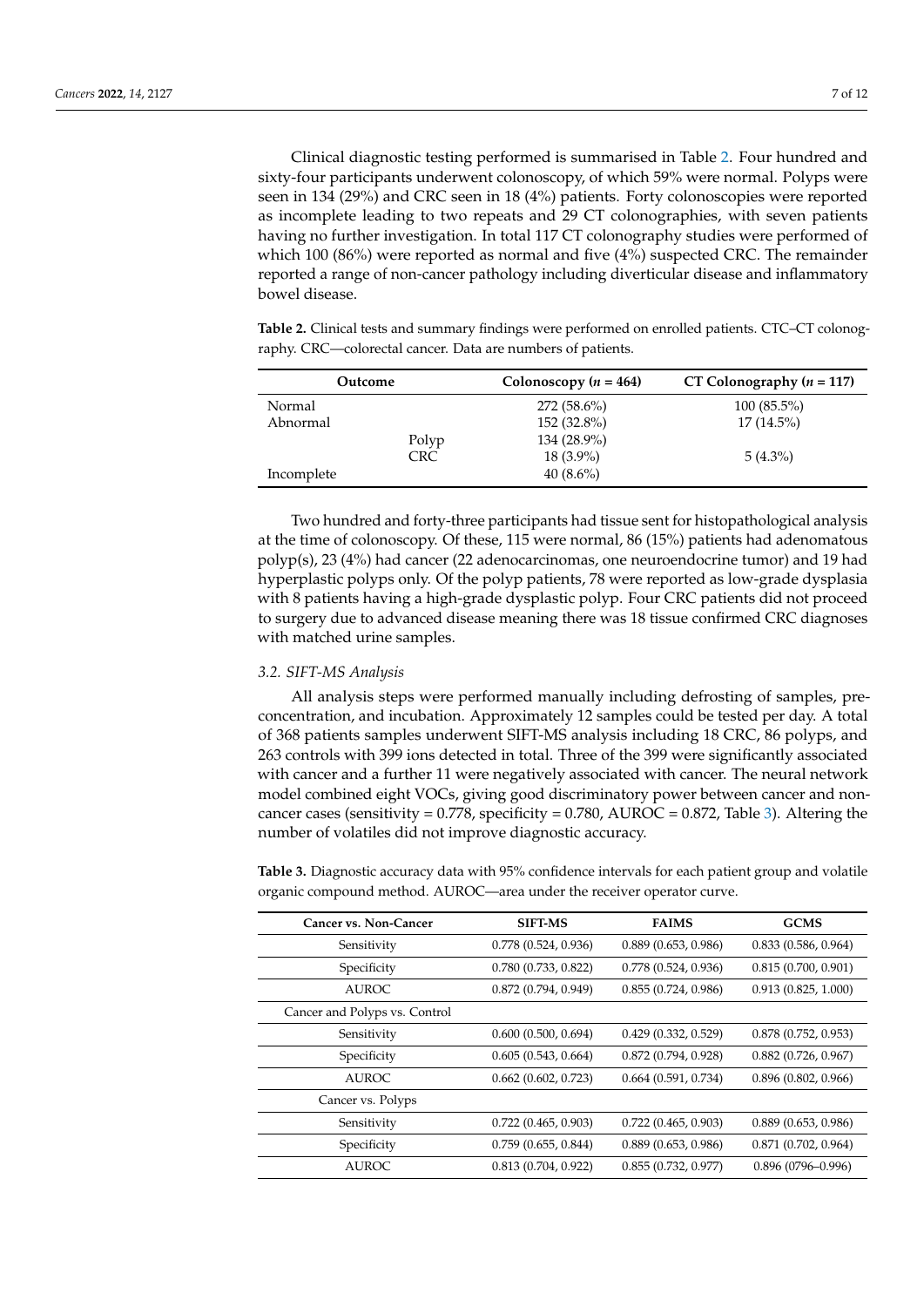Nineteen of the 399 ions were positively associated with the cancer and polyp group. A further 69 were significantly associated with the no pathology control group. The ANN failed to discriminate between cancer and polyps from controls. A six VOC model gave sensitivity =  $0.6$ , specificity =  $0.605$ , AUROC =  $0.662$ .

Eleven of the 399 ions were associated with cancer samples compared with polyp samples. While a different four were significantly associated with polyps. In ANN modeling, a total of six markers provided good discriminatory powers for separating CRC from polyps  $(sensitivity = 0.722, specificity = 0.759, AUROC = 0.813).$ 

#### *3.3. FAIMS Analysis*

All analysis steps were performed manually including defrosting of samples, preconcentration, and incubation. Approximately 12 samples could be tested per day. Samples from 373 patients underwent FAIMS analysis including 18 cancers, 88 polyps, and 268 controls. From the output, 50 data points were selected that held discriminatory information. Due to the nature of the FAIMS measurement process, it is likely that these data points came from a smaller number of VOCs. The analysis of these data points using a random forest classifier provided good discriminatory power to differentiate cancer from non-cancer cases (sensitivity =  $0.899$ , specificity =  $0.778$ , AUROC =  $0.855$ ). Altering the number of data points used did not significantly alter diagnostic accuracy.

Comparing cancer and polyps using the same number of data points, the ANN gave reasonable discrimination (sensitivity =  $0.722$ , specificity =  $0.889$ , AUROC =  $0.855$ ). FAIMS did not accurately differentiate the cancer and polyp group from controls (sensitivity = 0.429, specificity = 0.872, AUROC = 0.664).

#### *3.4. GC-MS Analysis*

All analysis steps were performed manually including defrosting of samples, preconcentration, and incubation. Approximately 3–5 samples could be tested per day. GC-MS testing was performed on 83 patients' samples, including 18 cancers, 31 polyps, and 34 controls. Sixty-four VOCs were detected, with 31 significantly associated with the presence of CRC. ANN modeling using six VOC-associated mass fragments (VOCMF) in combination gave excellent discriminatory power between cancer and non-cancer cases (sensitivity =  $0.833$ , specificity =  $0.815$ , AUROC =  $0.913$ ). The annotations of the specific biomarkers are provided in Supplementary Information in Supplementary Materials S3. Table S1 lists the annotated VOCs that correspond to the significant ions identified by XCMS that differ in the cancer group vs. polyps and controls. The use of XCMS metabolomics software makes GC-MS more feasible as it allows the faster analysis of differences between groups of chromatograms. The annotated VOCs are all increased in the cancer group. Table S1 references other studies [\[13,](#page-10-9)[17,](#page-10-13)[20,](#page-10-14)[24,](#page-11-8)[25,](#page-11-0)[36–](#page-11-9)[39\]](#page-11-10). That have annotated eight of the VOCs in urine samples when analyzing a variety of cancers including CRC. Acetone and phenol were previously seen to increase colorectal cancer in agreement with our study. Dimethyldisulphide was seen to decrease in CRC in contrast to our study. Our study annotated 4 VOCs, benzenethiol, biphenyl, 1,6-dichloro-1,5-cyclooctadiene and dibenzofuran that had not previously been found in studies of cancer. Figures S1–S13 show the experimental mass spectra (incorporating the ions identified by XCMS at the relevant retention time) and the library spectra obtained from the NIST mass spectral database. Figures S14–S16 show total ion chromatograms of a cancer sample, polyp sample, and control sample respectively.

Twenty-one of the 64 VOCMFs were significantly associated with cancer and polyps group compared to controls. Applying the neural network model, eight VOCMF gave good discriminatory power (sensitivity =  $0.878$ , specificity =  $0.882$ , AUROC =  $0.896$ ). Again, altering the number of VOCMF did not improve diagnostic accuracy.

Comparing cancer samples against polyp samples, 32 VOCMF were positively associated with CRC. Using eight VOCMF the ANN gave good discrimination (sensitivity = 0.889, specificity =  $0.871$ , and AUROC =  $0.896$ , Table [3\)](#page-6-1).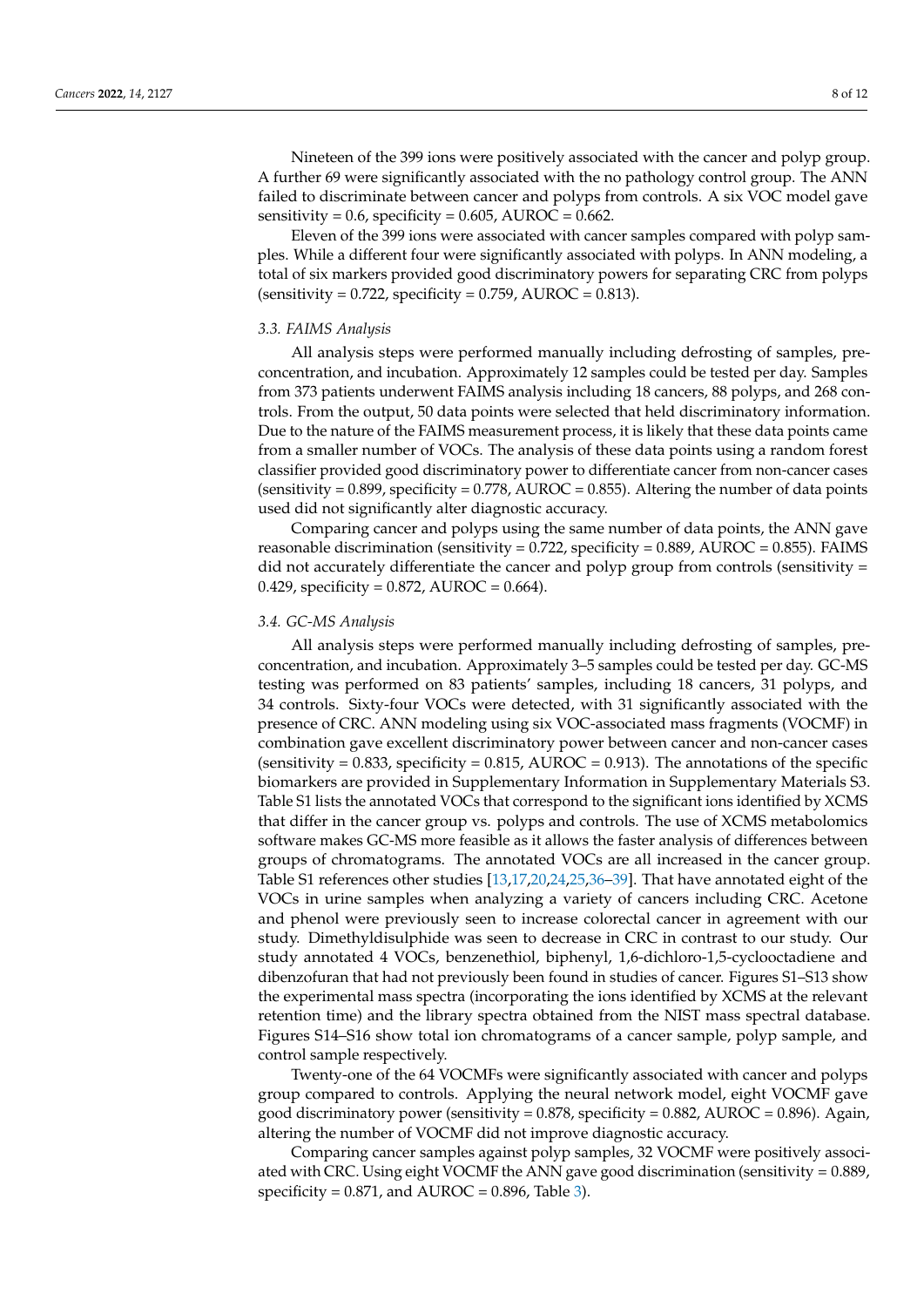Non-invasive testing offers potential advantages in population assessment and triage of those presenting with colorectal symptoms. Currently, the vast majority of these patients routinely receive bowel preparation and a colonoscopy to gain reassurance that they do not have CRC. In this large prospective study, we showed that urinary VOC collection and analysis were feasible within the NHS fast-track CRC pathway and acceptable to patients. Initial VOC data shows clinically meaningful differences between CRC and non-CRC patients, with sufficient diagnostic accuracy to potentially permit future clinical use. This includes assisting decision-making processes regarding which patients require further testing and who may be safely reassured.

Our results suggest GC-MS analysis of urinary VOC offers the best sensitivity and specificity for differentiating colorectal cancer and polyps from control samples. The optimal use of VOC data as well as the exact number, nature, and threshold levels are yet to be established. Arguably, high specificity would be of most value with the eventual goal being to safely reassure patients with low-risk colorectal symptoms in primary care settings. Even a partial reduction in colonoscopy referrals would represent a meaningful improvement for patients as well as healthcare providers. A potential to redistribute resources and capacity to other patient groups could result. Although some point of care and automated VOC testing equipment is commercially available allowing high throughputs, the infrastructure is not presently in place to allow rapid GC-MS testing in large-scale populations. However, the GC-MS run time of one hour per sample encountered in this study supports clinical utility.

Presently VOC science does not allow an exact "signature" nor concentrations to be definitively stated. Even though we were able to identify specific biomarkers that are associated with CRC, it is unlikely any one VOC biomarker will display sufficient accuracy for clinical use in CRC or any other aspect of gastrointestinal clinical practice. Further research will be required to isolate the battery of the most sensitive and specific biomarkers. Additionally, whilst this was a multicentre project, the wider generalisability of our VOC data is not known and also requires a formal investigation.

Encouragingly we report AUROC around 0.9 for clinically relevant pathology differences comparable to available reported FIT data [\[40\]](#page-11-11). Shaped by our patient representatives, our design resulted in superior patient uptake and acceptability data relative to fecal VOC and FIT sampling. Urinary VOC could potentially improve testing uptake improvement in those unwilling to provide fecal samples. A future study combining urinary VOC and FIT testing is considered exciting as the techniques may prove complementary and offer improved diagnostic accuracy.

Although we successfully delivered this prospective, multi-center research within fast-track timelines, our work contains some limitations. As would be expected from a real-world cohort of this size, only 23 colorectal cancers were identified. Although this study was not powered to make formal comparisons between VOC testing modalities, it highlights the potential application of VOC testing to fulfill the clear need for non-invasive triage. Additionally, we only analyzed 83 samples with GC-MS but 400 samples using SIFT-MS and FAIMS. This may cause questions about the comparison. The small number of samples analyzed on GC-MS was due to the time taken for each sample analysis. In this study, all analysis steps were performed manually including defrosting of samples, pre-concentration, and incubation. Approximately 12 samples could be tested per day for both SIFT-MS and FAIMS, but only 3–5 per day for GCMs. The use of auto-samplers in future studies (and within clinical pathways) would increase throughput on GCMS very significantly. This was, in itself, an important feasibility outcome, and will inform the application of these testing methods within the fast-track pathway. Furthermore, the substantial difference in the numbers tested across the different methods was limited largely to the control group; we included all cancer cases and 30 polyps in the GC-MS analysis. This approach helps preserve the internal validity of the comparison. Larger studies are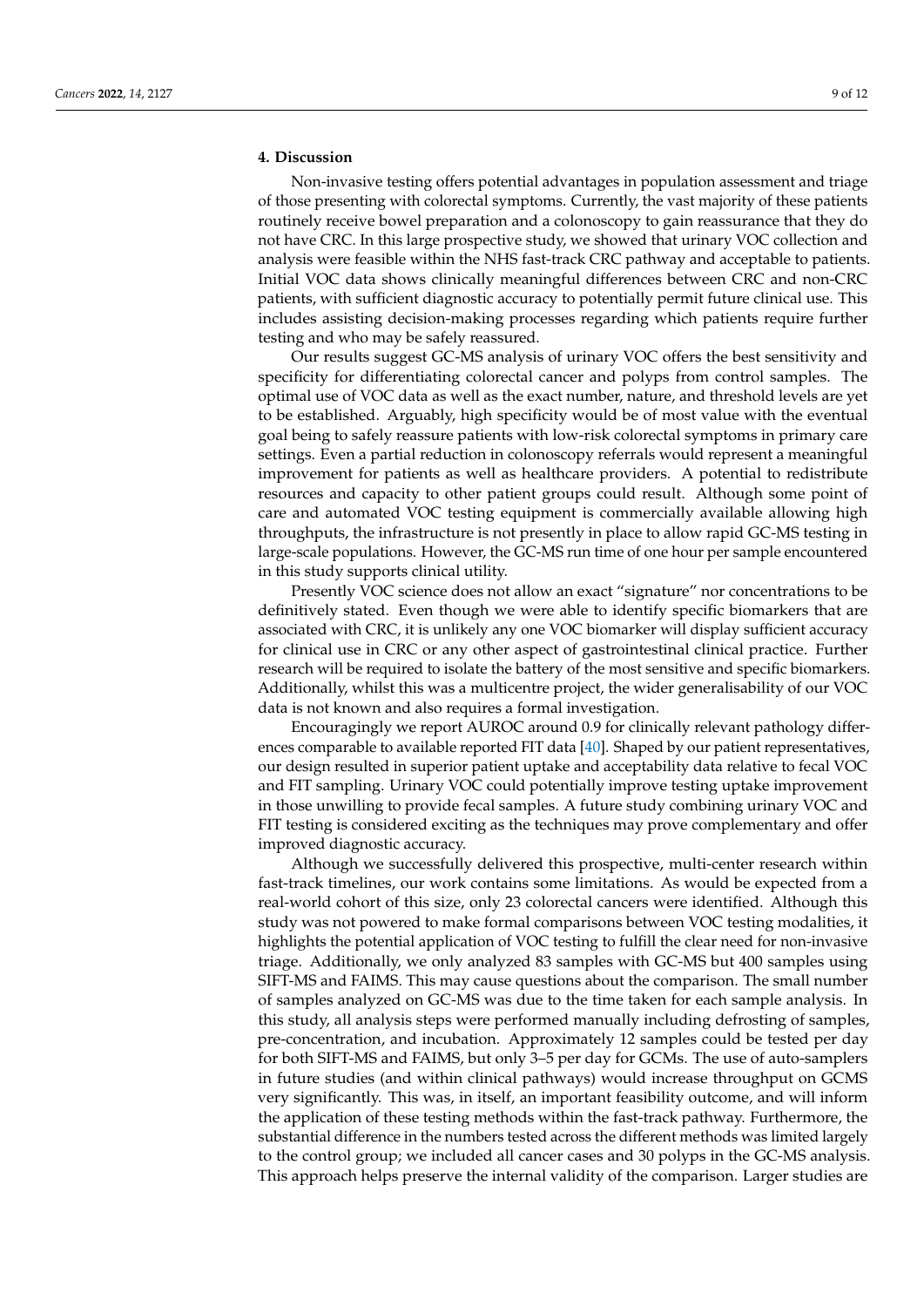required to improve the understanding and modeling power of each group to provide a definitive comparison.

It is regrettable that the pandemic directly limited our ability to analyze all collected samples, particularly GC-MS testing. Theoretically, patients in this study may have undiagnosed conditions including non-CRC neoplasia, and clinical tests (including biopsy) have an acknowledged miss rate that may have altered VOC results and patient grouping. The impact of bowel preparation and potentially associated dehydration on urinary VOC levels is unknown. In keeping with the goal of the fast-track pathway, we grouped patients based on neoplastic data which risks oversimplifying the breadth of pathology that can present via fast-track routes.

## **5. Conclusions**

In conclusion, urinary VOC analysis is acceptable to patients and was successfully performed within NHS fast-track CRC pathways, identifying clinically meaningful differences in those with cancer, polyps, or no pathology. This route of non-invasive testing may have future utility as a triage tool to reduce the need for invasive testing in those presenting with colorectal symptoms.

**Supplementary Materials:** The following supporting information can be downloaded at: [https:](https://www.mdpi.com/article/10.3390/cancers14092127/s1) [//www.mdpi.com/article/10.3390/cancers14092127/s1,](https://www.mdpi.com/article/10.3390/cancers14092127/s1) Figure S1: Experimental mass spectra and library spectra for compound annotated as Carbon disulphide, Figure S2. Experimental mass spectrum and library spectrum for compound annotated as acetone, Figure S3. Experimental mass spectrum and library spectrum for the VOC annotated as ethanol, Figure S4. Experimental mass spectrum and best library match for the unknown compound at retention time 3.19 min, Figure S5. Experimental mass spectrum and library spectrum for the compound annotated as Dimethyldisulphide, Figure S6. Experimental mass spectrum and library spectrum for the compound annotated as m-xylene, Figure S7. Experimental mass spectrum and library spectrum for the compound annotated as 4-heptanone, Figure S8. Experimental mass spectrum and library spectrum for the compound annotated as Benzenethiol, Figure S9. Experimental mass spectrum and library spectra for compound annotated as Pyrrole, Figure S10. Experimental mass spectrum and library spectra for the compound annotated as 1,6-dichloro-1,5-cyclooctadiene, Figure S11. Experimental mass spectrum and library spectrum for compound annotated as Biphenyl, Figure S12. Experimental mass spectrum and library spectra for the compound annotated as Phenol, Figure S13. Experimental mass spectrum and library spectra for the compound annotated as Dibenzofuran, Figure S14. Chromatogram cancer, Figure S15. Chromatogram polyps, Figure S16. Chromatogram control, Table S1. Compounds identified by XC-MS as being altered in the colon cancer group vs controls and/or polyps. Supplementary Materials S1: Overview of the Instrumentation Used in The DISCOVER Study, Supplementary Materials S2: Data Analysis, Supplementary Materials S3: VOC Annotation.

**Author Contributions:** Conceptualisation, N.K.F., J.A.C., C.T., N.R. and N.J.C.; methodology, P.E., P.W., N.R., C.E.B., O.G., B.d.L.C., D.J., J.A.C. and N.K.F.; software, O.G., A.N.W. and B.d.L.C.; validation, A.N.W., O.G. and B.d.L.C.; formal analysis, P.W., P.E., J.A.C. and A.N.W.; investigation, C.E.B., O.G., B.d.L.C., N.R., D.J. and A.P.; resources, J.A., J.A.C. and N.R.; data curation, C.E.B., O.G., B.d.L.C., A.N.W. and N.J.C.; writing—original draft preparation, C.E.B., O.G., B.d.L.C., P.W., P.E., A.N.W., N.J.C., J.A.C., N.R. and N.K.F.; writing—review and editing, all authors; visualization, P.W., P.E.; supervision, J.A. and N.K.F.; project administration, J.A. and C.E.B.; funding acquisition, N.K.F., C.T. All authors have read and agreed to the published version of the manuscript.

**Funding:** This research was funded by the National Institute for Health Research, Research for Patient Benefit Scheme grant number PB-PG-0416-20022.

**Institutional Review Board Statement:** The study was conducted in accordance with the Declaration of Helsinki, and approved by the NHS research ethics board (ref: 18/LO/1005) April 2018.

**Informed Consent Statement:** Informed consent was obtained from all subjects involved in the study.

**Data Availability Statement:** Deidentified VOC output could be shared (with no end date) subject to the approval of a proposal and completion of a data-sharing agreement and/or ethical approval.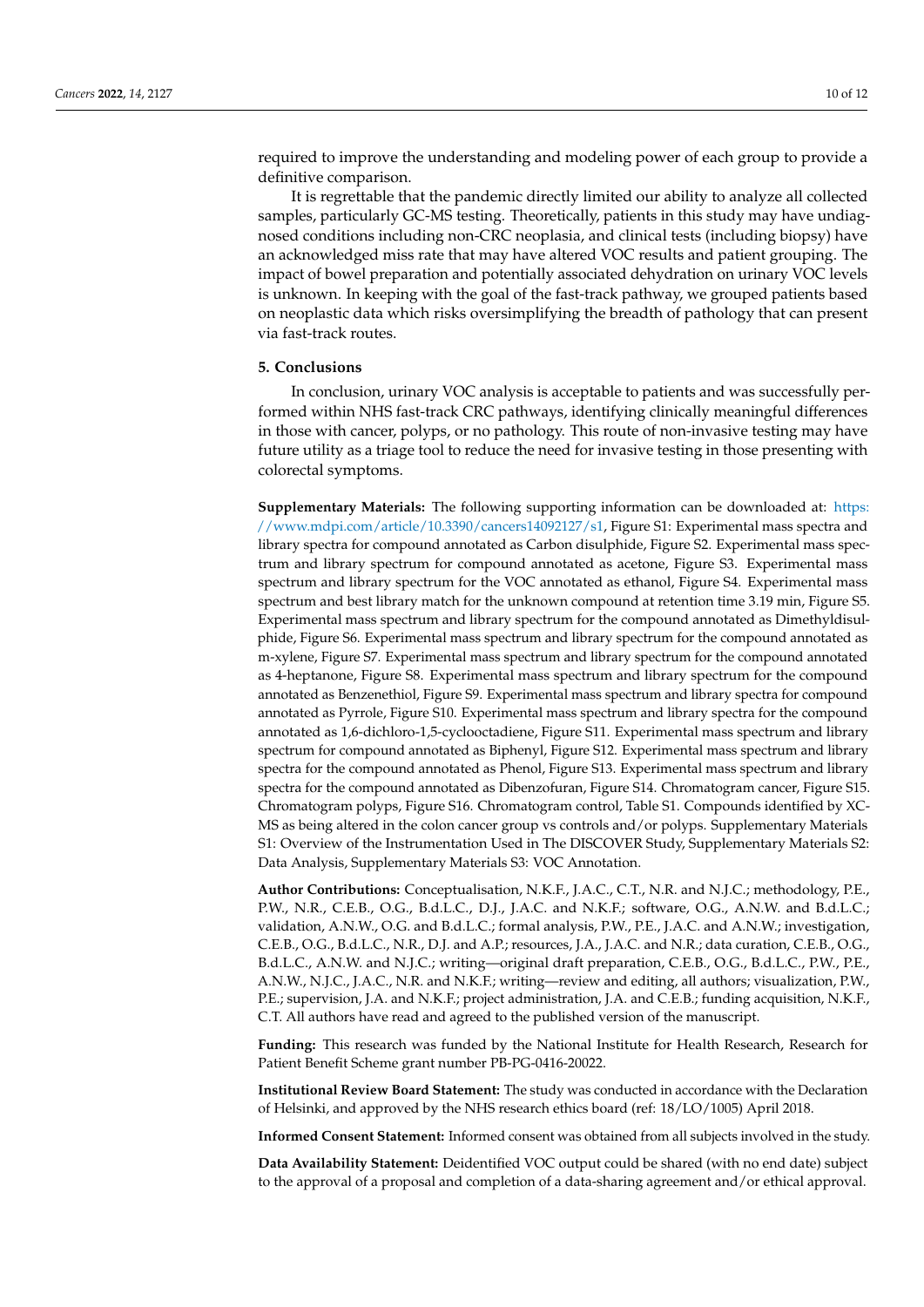**Conflicts of Interest:** The authors declare no conflict of interest. The funders had no role in the design of the study; in the collection, analyses, or interpretation of data; in the writing of the manuscript, or in the decision to publish the results.

## **References**

- <span id="page-10-0"></span>1. Ford, A.C.; Van Zanten, S.V.; Rodgers, C.C.; Talley, N.J.; Vakil, N.B.; Moayyedi, P. Diagnostic utility of alarm features for colorectal cancer: Systematic review and meta-analysis. *Gut* **2008**, *57*, 1545–1553. [\[CrossRef\]](http://doi.org/10.1136/gut.2008.159723) [\[PubMed\]](http://www.ncbi.nlm.nih.gov/pubmed/18676420)
- 2. Astin, M.; Griffin, T.; Neal, R.D.; Rose, P.; Hamilton, W. The diagnostic value of symptoms for colorectal cancer in primary care: A systematic review. *Br. J. Gen. Pract.* **2011**, *61*, e231–e243. [\[CrossRef\]](http://doi.org/10.3399/bjgp11X572427) [\[PubMed\]](http://www.ncbi.nlm.nih.gov/pubmed/21619747)
- <span id="page-10-1"></span>3. Jellema, P.; van der Windt, D.A.W.M.; Bruinvels, D.J.; Mallen, C.D.; van Weyenberg, S.J.B.; Mulder, C.J.; de Vet, H.C.W. Value of symptoms and additional diagnostic tests for colorectal cancer in primary care: Systematic review and meta-analysis. *BMJ* **2010**, *340*, c1269. [\[CrossRef\]](http://doi.org/10.1136/bmj.c1269) [\[PubMed\]](http://www.ncbi.nlm.nih.gov/pubmed/20360221)
- <span id="page-10-2"></span>4. National Institue of Heath and Care Excellence. Available online: [https://www.nice.org.uk/guidance/ng12/chapter/1-](https://www.nice.org.uk/guidance/ng12/chapter/1-Recommendations-organised-by-site-of-cancer#lower-gastrointestinal-tract-cancers) [Recommendations-organised-by-site-of-cancer#lower-gastrointestinal-tract-cancers](https://www.nice.org.uk/guidance/ng12/chapter/1-Recommendations-organised-by-site-of-cancer#lower-gastrointestinal-tract-cancers) (accessed on 5 October 2021).
- <span id="page-10-3"></span>5. Vaughan-Shaw, P.G.; Cutting, J.E.; Borley, N.R.; Wheeler, J.M.D. Repeat 2-week wait referrals for colorectal cancer. *Colorectal Dis.* **2013**, *15*, 292–297. [\[CrossRef\]](http://doi.org/10.1111/j.1463-1318.2012.03173.x) [\[PubMed\]](http://www.ncbi.nlm.nih.gov/pubmed/22776207)
- 6. Patel, S.G.; Ahnen, D.J. Prevention of interval colorectal cancers: What every clinician needs to know. *Clin. Gastroenterol. Hepatol.* **2014**, *12*, 7–15. [\[CrossRef\]](http://doi.org/10.1016/j.cgh.2013.04.027) [\[PubMed\]](http://www.ncbi.nlm.nih.gov/pubmed/23639602)
- <span id="page-10-4"></span>7. Royle, T.J.; Ferguson, H.J.; Mak, T.W.; Simpson, J.A.; Thumbe, V.; Bhalerao, S. Same-day assessment and management of urgent (2-week wait) colorectal referrals: An analysis of the outcome of 1606 patients attending an endoscopy unit-based colorectal clinic. *Colorectal Dis.* **2014**, *16*, O176–O181. [\[CrossRef\]](http://doi.org/10.1111/codi.12508) [\[PubMed\]](http://www.ncbi.nlm.nih.gov/pubmed/24299144)
- <span id="page-10-5"></span>8. Thompson, M.; O'Leary, D.; Heath, I.; Wood, L.F.; Ellis, B.; Flashman, K.; Smart, N.; Nicholls, J.; Mortensen, N.; Finan, P.; et al. Have large increases in fast-track referrals improved bowel cancer outcomes in the UK? *BMJ* **2020**, *371*, m3273. [\[CrossRef\]](http://doi.org/10.1136/bmj.m3273)
- <span id="page-10-6"></span>9. NHS Digital. Available online: [https://digital.nhs.uk/data-and-information/publications/statistical/hospital-admitted-patient](https://digital.nhs.uk/data-and-information/publications/statistical/hospital-admitted-patient-care-activity/2020-21)[care-activity/2020-21](https://digital.nhs.uk/data-and-information/publications/statistical/hospital-admitted-patient-care-activity/2020-21) (accessed on 10 February 2021).
- <span id="page-10-7"></span>10. Logan, R.F.; Patnick, J.; Nickerson, C.; Coleman, L.; Rutter, M.D.; von Wagner, C. Outcomes of the Bowel Cancer Screening Programme (BCSP) in England after the first 1 million tests. *Gut* **2012**, *61*, 1439–1446. [\[CrossRef\]](http://doi.org/10.1136/gutjnl-2011-300843) [\[PubMed\]](http://www.ncbi.nlm.nih.gov/pubmed/22156981)
- 11. Leuraud, K.; Jezewski-Serra, D.; Viguier, J.; Salines, E. Colorectal cancer screening by guaiac faecal occult blood test in France: Evaluation of the programme two years after launching. *Cancer Epidemiol.* **2013**, *37*, 959–967. [\[CrossRef\]](http://doi.org/10.1016/j.canep.2013.07.008) [\[PubMed\]](http://www.ncbi.nlm.nih.gov/pubmed/24035240)
- <span id="page-10-8"></span>12. Malila, N.; Oivanen, T.; Malminiemi, O.; Hakama, M. Test, episode, and programme sensitivities of screening for colorectal cancer as a public health policy in Finland: Experimental design. *BMJ* **2008**, *337*, a2261. [\[CrossRef\]](http://doi.org/10.1136/bmj.a2261) [\[PubMed\]](http://www.ncbi.nlm.nih.gov/pubmed/19022840)
- <span id="page-10-9"></span>13. Di Lena, M.; Porcelli, F.; Altomare, D.F. Volatile organic compounds as new biomarkers for colorectal cancer: A review. *Colorectal Dis.* **2016**, *18*, 654–663. [\[CrossRef\]](http://doi.org/10.1111/codi.13271) [\[PubMed\]](http://www.ncbi.nlm.nih.gov/pubmed/26752703)
- 14. Altomare, D.F.; Di Lena, M.; Porcelli, F.; Trizio, L.; Travaglio, E.; Tutino, M.; Dragonieri, S.; Memeo, V.; De Gennaro, G. Exhaled volatile organic compounds identify patients with colorectal cancer. *Br. J. Surg.* **2013**, *100*, 144–150. [\[CrossRef\]](http://doi.org/10.1002/bjs.8942) [\[PubMed\]](http://www.ncbi.nlm.nih.gov/pubmed/23212621)
- 15. Markar, S.R.; Wiggins, T.; Antonowicz, S.; Chin, S.T.; Romano, A.; Nikolic, K.; Evans, B.; Cunningham, D.; Mughal, M.; Lagergren, J.; et al. Assessment of a noninvasive exhaled breath test for the diagnosis of oesophagogastric cancer. *JAMA Oncol.* **2018**, *4*, 970–976. [\[CrossRef\]](http://doi.org/10.1001/jamaoncol.2018.0991) [\[PubMed\]](http://www.ncbi.nlm.nih.gov/pubmed/29799976)
- 16. Hanna, G.B.; Boshier, P.R.; Markar, S.R.; Romano, A. Accuracy and methodological challenges of volatile organic compound-based exhaled breath tests for cancer diagnosis: A systematic review and meta-analysis. *JAMA Oncol.* **2018**, *4*, e182815.
- <span id="page-10-13"></span>17. Arasaradnam, R.P.; McFarlane, M.J.; Ryan-Fisher, C.; Westenbrink, E.; Hodges, P.; Thomas, M.G.; Chambers, S.; O'Connell, N.; Bailey, C.; Harmston, C.; et al. Detection of colorectal cancer (CRC) by urinary volatile organic compound analysis. *PLoS ONE* **2014**, *9*, e108750.
- 18. Arasaradnam, R.P.; Westenbrink, E.; McFarlane, M.J.; Harbord, R.; Chambers, S.; O'Connell, N.; Bailey, C.; Nwokolo, C.U.; Bardhan, K.D.; Savage, R.; et al. Differentiating coeliac disease from irritable bowel syndrome by urinary volatile organic compound analysis—A pilot study. *PLoS ONE* **2014**, *9*, e107312. [\[CrossRef\]](http://doi.org/10.1371/journal.pone.0107312)
- 19. Arasaradnam, R.P.; McFarlane, M.; Daulton, E.; Skinner, J.; O'Connell, N.; Wurie, S.; Chambers, S.; Nwokolo, C.; Bardhan, K.; Savage, R.; et al. Non-invasive exhaled volatile organic biomarker analysis to detect inflammatory bowel disease (IBD). *Dig. Liver Dis.* **2016**, *48*, 148–153. [\[CrossRef\]](http://doi.org/10.1016/j.dld.2015.10.013)
- <span id="page-10-14"></span>20. Altomare, D.F.; Di Lena, M.; Porcelli, F.; Travaglio, E.; Longobardi, F.; Tutino, M.; Depalma, N.; Tedesco, G.; Sardaro, A.; Memeo, R.; et al. Effects of Curative Colorectal Cancer Surgery on Exhaled Volatile Organic Compounds and Potential Implications in Clinical Follow-up. *Ann. Surg.* **2015**, *262*, 862–866. [\[CrossRef\]](http://doi.org/10.1097/SLA.0000000000001471)
- <span id="page-10-10"></span>21. Phillips, M.; Gleeson, K.; Hughes, J.M.; Greenberg, J.; Cataneo, R.N.; Baker, L.; McVay, W.P. Volatile organic compounds in breath as markers of lung cancer: A cross-sectional study. *Lancet* **1999**, *353*, 1930–1933. [\[CrossRef\]](http://doi.org/10.1016/S0140-6736(98)07552-7)
- <span id="page-10-11"></span>22. De Lacy Costello, B.; Amann, A.; Al-Kateb, H.; Flynn, C.; Filipiak, W.; Khalid, T.; Ratcliffe, N.M. A review of the volatiles from the healthy human body. *J. Breath Res.* **2014**, *8*, 014001. [\[CrossRef\]](http://doi.org/10.1088/1752-7155/8/1/014001)
- <span id="page-10-12"></span>23. Dinges, S.S.; Hohm, A.; Vandergrift, L.A.; Nowak, J.; Habbel, P.; Kaltashov, I.A.; Cheng, L.L. Cancer metabolomics markers in urine; evidence, techniques and recommendations. *Nat. Rev. Urol.* **2019**, *16*, 339–362. [\[CrossRef\]](http://doi.org/10.1038/s41585-019-0185-3) [\[PubMed\]](http://www.ncbi.nlm.nih.gov/pubmed/31092915)